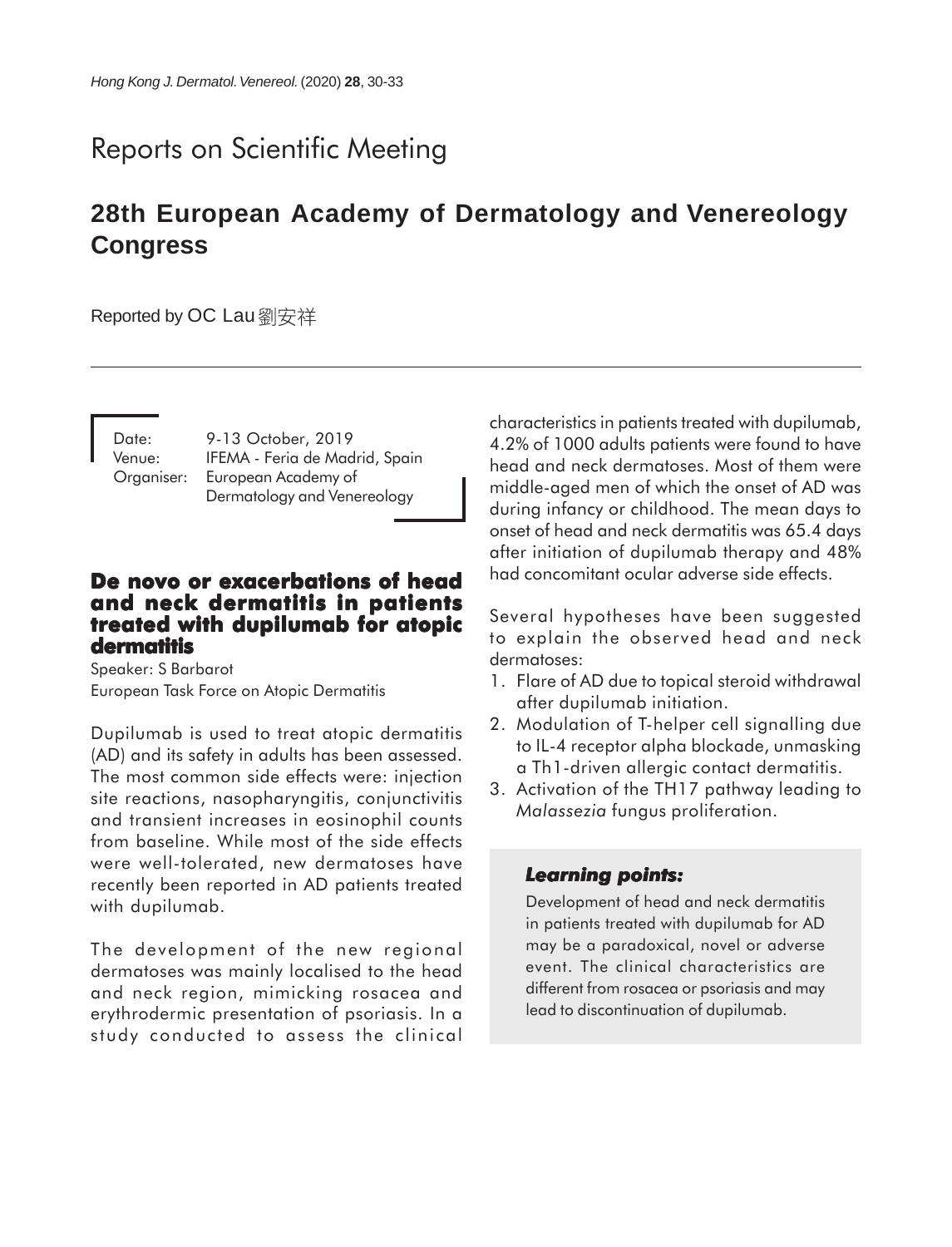#### **Biomarkers in chronic spontaneous urticaria**

Speaker: A Gimenez-Arnau Hospital del Mar

A biomarker is a characteristic that is objectively measured and evaluated as an indicator of normal biological processes, pathogenic processes or pharmacological response to a therapeutic intervention. Autoimmune chronic spontaneous urticaria (aiCSU) is an important subtype of chronic spontaneous urticaria (CSU) in which functional IgG autoantibodies to IgE or its high-affinity receptor (Fc ε RI) but has not been fully characterised.

The proposed CSU biomarkers were categorised according to the features of disease activity, response to treatment and disease course. For disease activity, increased levels of D-dimer, C-reactive protein, prothrombin fragment 1+2, interleukin 6 and mean platelet volume were associated with more active disease.

For treatment response to antihistamines, a higher D-dimer level was associated with insufficient clinical response. For treatment response to cyclosporine, positive basophil histamine release and lower levels of D-dimer were associated with satisfactory clinical response. For treatment to omalizumab, low levels of interleukin 31 was associated with satisfactory clinical response, while lower expression of Basophil Fc ε RI receptor, lower total IgE levels at baseline levels and a lower IgE level increase after treatment initiation were associated with insufficient clinical response.

For disease course, the presence of anti-thyroid antibodies was associated with longer disease duration while higher levels of CD63 expression was associated with earlier spontaneous resolution in paediatric CSU.

### *Learning points: Learning points:*

Chronic spontaneous urticaria results from degranulation of mast cells. IgE to autoallergens and IgG to Fc ε RI or to IgE are major auto-antibodies. Biomarkers may help in disease monitoring and optimisation of treatment regimen.

# **Early diagnosis and treatment of dermatomyositis**

Speaker: Mirjana V. Milinkovic Clinic of Dermatovenerology, Clinical Centre of Serbia, University of Belgrade

Dermatomyositis (DM) is an idiopathic inflammatory myopathy (IIM) characterised by distinct skin lesions and heterogenous systemic manifestations. The International Myositis Classification Criteria Project (IMCCP) introduced new classification criteria that distinguishes IIM from the other forms of myopathy and classifies the major IIM subsets into 5 types: polymyositis, inclusion body myositis, classic DM, amyopathic DM and Juvenile DM.

According to the new criteria, the diagnostic criteria included: three major cutaneous manifestations, namely heliotrope eruption, Gottron's papules and Gottron's sign; Clinical findings include muscle weakness with history of insidious development of systemic proximal limb, truncal, neck or pharyngeal/oesophageal muscle weakness, while DM without muscle weakness was classified as amyopathic DM regardless of abnormal laboratory findings. Other laboratory findings of elevated serum levels of muscle enzymes (CK, LDH, AST and ALT) were included.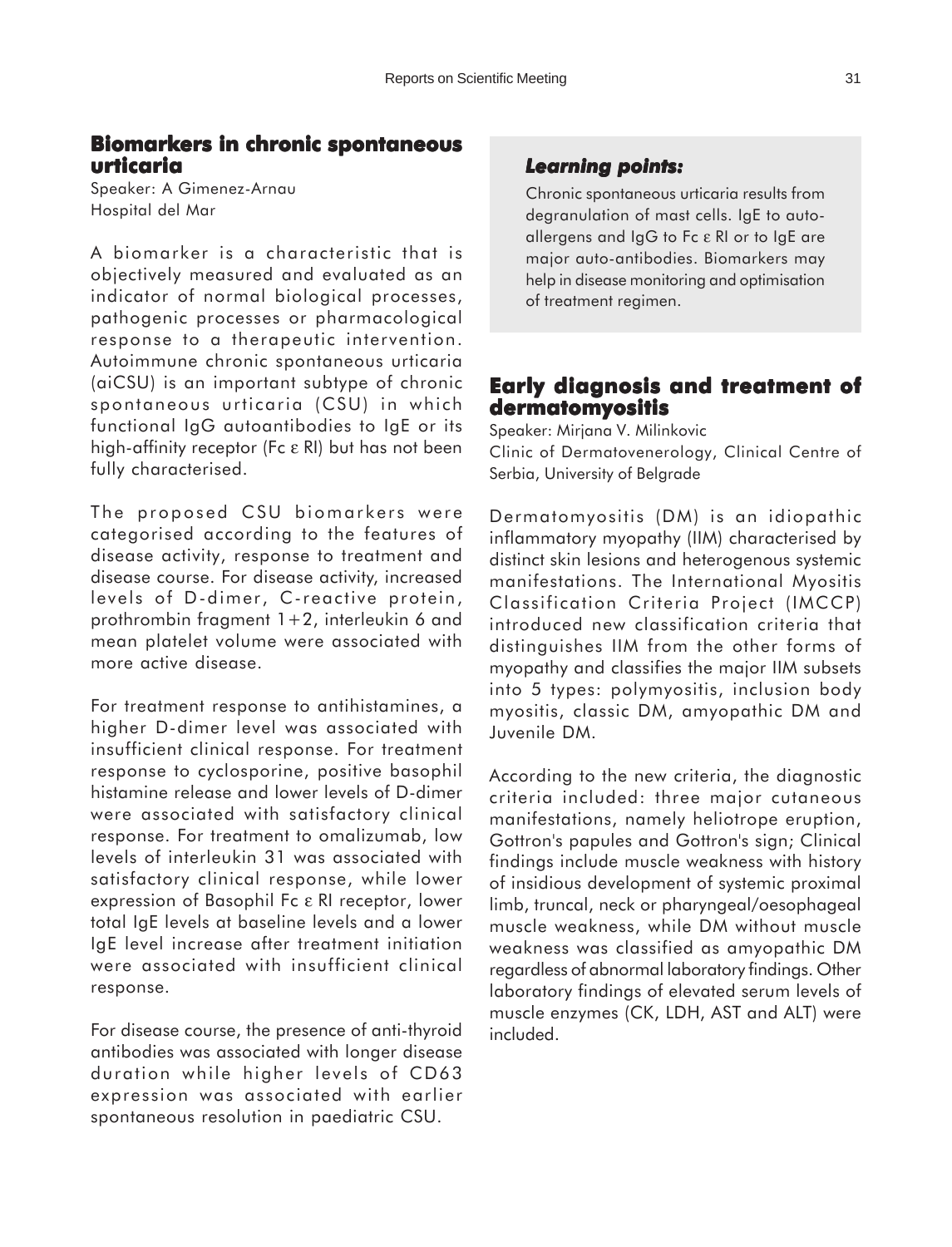Detection of myositis-specific antibodies (MSA) in an increasing number of these cases identified a subgroup of patients characterised by their clinical or pathological phenotypes, prognosis and response to treatment.

The Anti-synthetase autoantibodies (ASA) target different tRNA synthetases. They are associated with characteristic clinical manifestations of myositis, arthritis and interstitial lung disease (ILD), mechanic's hands and Raynaud's phenomenon. Antisynthetase autoantibodies are associated with a favourable prognosis.

The Anti-Mi-2 autoantibodies target nuclear DNA helicase which is involved in transcription. They are associated with classical DM clinical features (Gottron's sign, heliotrope rash, V-neck sign, shawl sign and cuticular overgrowth). Anti-Mi-2 autoantibodies are associated with a favourable prognosis and good response to treatment but there is a significant risk of recurrence.

Anti-MDA-5 autoantibodies target RNAspecific helicase and are involved in antiviral immune responses. They are associated with severe myocardial dysfunction and are usually found ILD and DM cutaneous manifestations. Anti-MDA-5 autoantibodies were found to have poor prognosis and rapidly progressive ILD.

The Anti-NXP-2 autoantibodies targeted nuclear matrix protein 2. It is associated with severe muscle weakness and increased risk for internal malignancy. Anti-NXP-2 autoantibodies are associated with a poor prognosis with severe clinical presentation and prognosis.

The Anti-TIF-1γ autoantibodies target TIF-1γ and are a part of transcription intermediary factor family of homologous proteins consisting of regulators of transcription, tumour suppressors, and mediators of DNA damage repair. They are strongly associated with malignancy and severe,

chronic cutaneous manifestations. Anti-TIF-1γ autoantibodies were found to have poor prognosis with increased risk of malignancy.

The Anti-SAE1/2 autoantibodies target A and B subunits of a small ubiquitin-like modifier 1 activating enzyme. They are associated with severe dysphagia, severe cutaneous manifestation, persistent cutaneous ulcers. The risk of malignancy was found to be significantly higher in Japan.

#### *Learning points: Learning points:*

The recent discovery of MSA could help distinguish between different DM clinical subtypes and the MSA profile could guide the management of malignancy work-up, ILD and systemic investigations.

# **Workup and management of patients with livedoid vasculopathy**

Speaker: W Piette John H. Stroger, Jr. Hospital

Livedoid vasculopathy (LV) was a chronic disorder characterised by painful, bilateral, recurrent ulcers, resulting in atrophic porcelain stellate scars with peripherial hyperpigmentation and telangiectasis. However, the classical description of atrophie blanche is not specific for livedoid vasculopathy and is also seen in other skin conditions e.g., systemic lupus erythema,atrophie blanche-like and IgA vasculitis.

A study published in 2006 to look for further evidence of procoagulant pathogenesis of LV. Total 45 patients were recruited and 50% of them were found to have thrombophilic abnormalities: Factor V Leiden, decreases protein C or S activity, prothrombin G 20210A mutation, anticardiolipin antibodies, lupus anticoagulant and elevated homocysteine levels. Another study published in 2010 also found around 52% of LV patients had laboratory